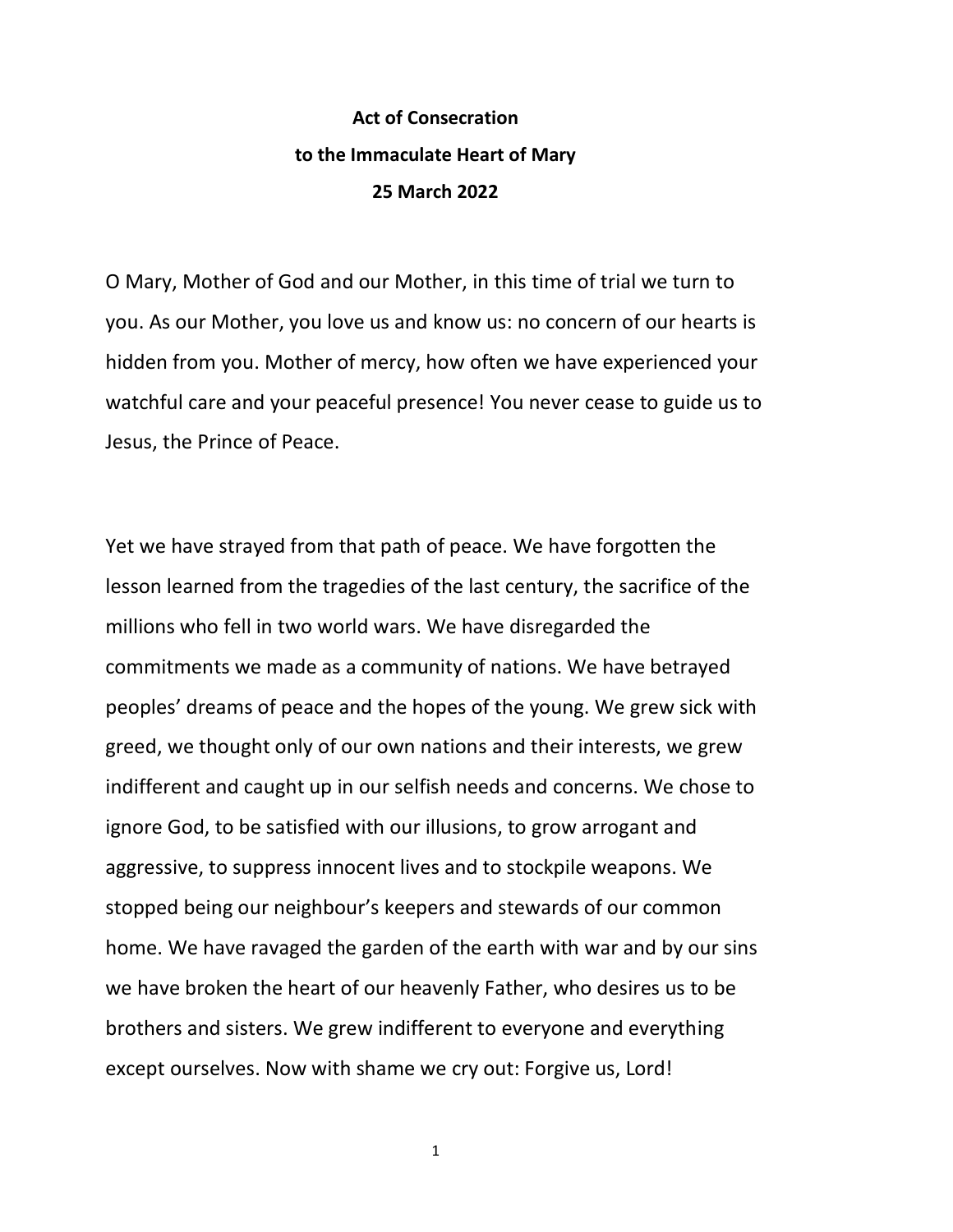Holy Mother, amid the misery of our sinfulness, amid our struggles and weaknesses, amid the mystery of iniquity that is evil and war, you remind us that God never abandons us, but continues to look upon us with love, ever ready to forgive us and raise us up to new life. He has given you to us and made your Immaculate Heart a refuge for the Church and for all humanity. By God's gracious will, you are ever with us; even in the most troubled moments of our history, you are there to guide us with tender love.

We now turn to you and knock at the door of your heart. We are your beloved children. In every age you make yourself known to us, calling us to conversion. At this dark hour, help us and grant us your comfort. Say to us once more: "Am I not here, I who am your Mother?" You are able to untie the knots of our hearts and of our times. In you we place our trust. We are confident that, especially in moments of trial, you will not be deaf to our supplication and will come to our aid.

That is what you did at Cana in Galilee, when you interceded with Jesus and he worked the first of his signs. To preserve the joy of the wedding feast, you said to him: "They have no wine" (Jn 2:3). Now, O Mother, repeat those words and that prayer, for in our own day we have run out of the wine of hope, joy has fled, fraternity has faded. We have forgotten our humanity and squandered the gift of peace. We opened our hearts to violence and destructiveness. How greatly we need your maternal help!

2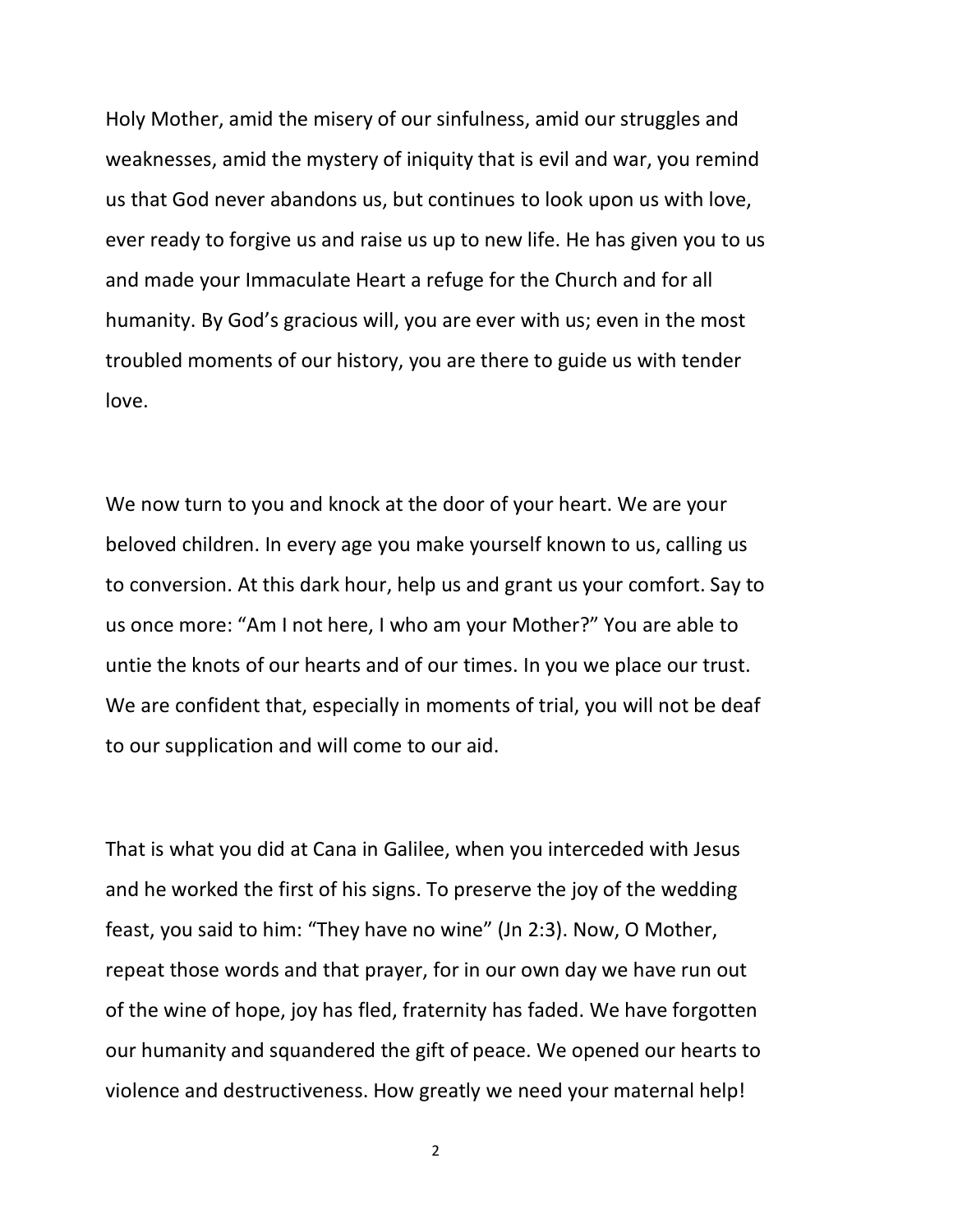Therefore, O Mother, hear our prayer.

Star of the Sea, do not let us be shipwrecked in the tempest of war.

Ark of the New Covenant, inspire projects and paths of reconciliation.

Queen of Heaven, restore God's peace to the world.

Eliminate hatred and the thirst for revenge, and teach us forgiveness.

Free us from war, protect our world from the menace of nuclear weapons.

Queen of the Rosary, make us realize our need to pray and to love.

Queen of the Human Family, show people the path of fraternity.

Queen of Peace, obtain peace for our world.

O Mother, may your sorrowful plea stir our hardened hearts. May the tears you shed for us make this valley parched by our hatred blossom anew. Amid the thunder of weapons, may your prayer turn our thoughts to peace. May your maternal touch soothe those who suffer and flee from the rain of bombs. May your motherly embrace comfort those forced to leave their homes and their native land. May your Sorrowful Heart move us to compassion and inspire us to open our doors and to care for our brothers and sisters who are injured and cast aside.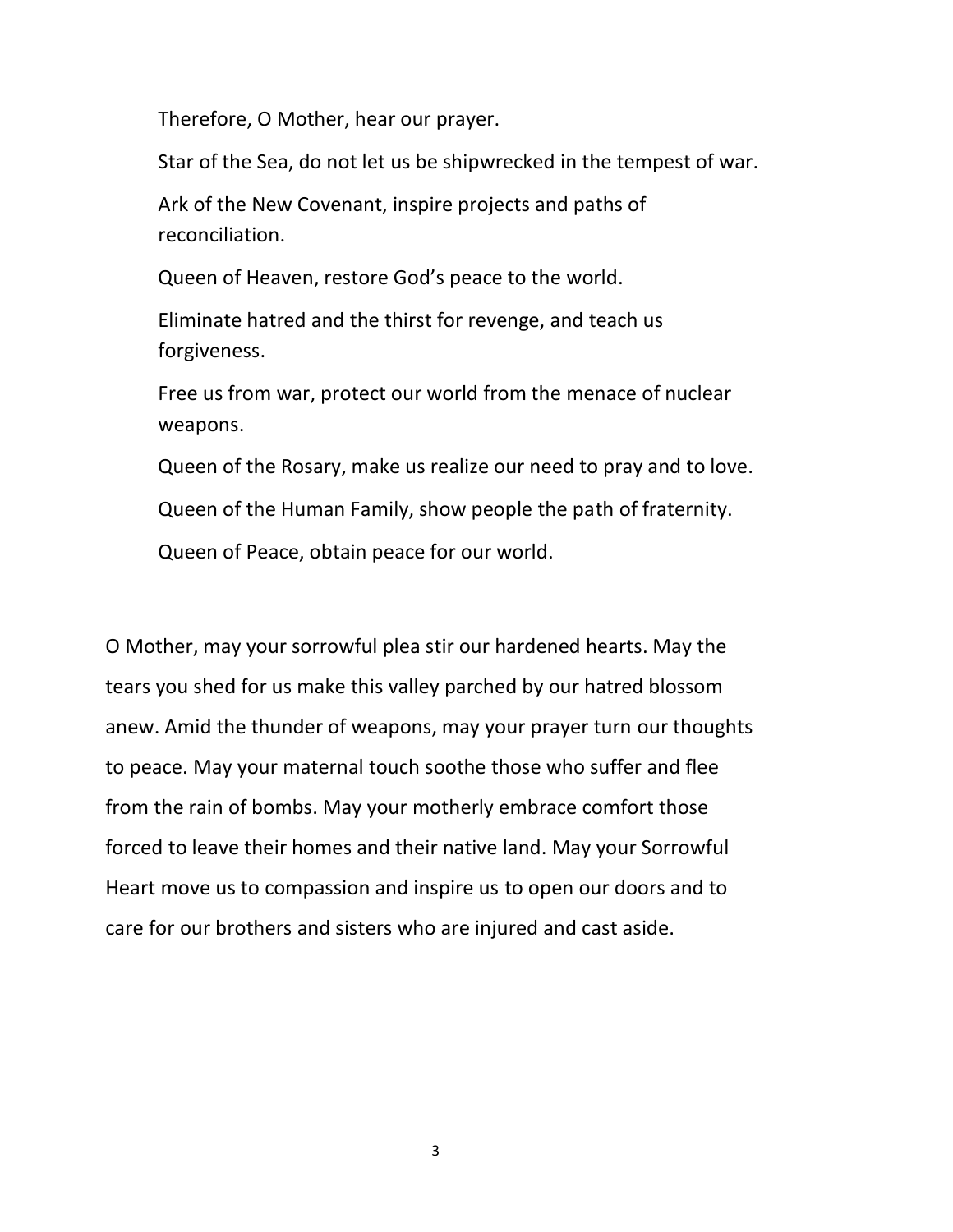Holy Mother of God, as you stood beneath the cross, Jesus, seeing the disciple at your side, said: "Behold your son" (Jn 19:26). In this way he entrusted each of us to you. To the disciple, and to each of us, he said: "Behold, your Mother" (v. 27). Mother Mary, we now desire to welcome you into our lives and our history. At this hour, a weary and distraught humanity stands with you beneath the cross, needing to entrust itself to you and, through you, to consecrate itself to Christ. The people of Ukraine and Russia, who venerate you with great love, now turn to you, even as your heart beats with compassion for them and for all those peoples decimated by war, hunger, injustice and poverty.

Therefore, Mother of God and our Mother, to your Immaculate Heart we solemnly entrust and consecrate ourselves, the Church and all humanity, especially Russia and Ukraine. Accept this act that we carry out with confidence and love. Grant that war may end and peace spread throughout the world. The "Fiat" that arose from your heart opened the doors of history to the Prince of Peace. We trust that, through your heart, peace will dawn once more. To you we consecrate the future of the whole human family, the needs and expectations of every people, the anxieties and hopes of the world.

4